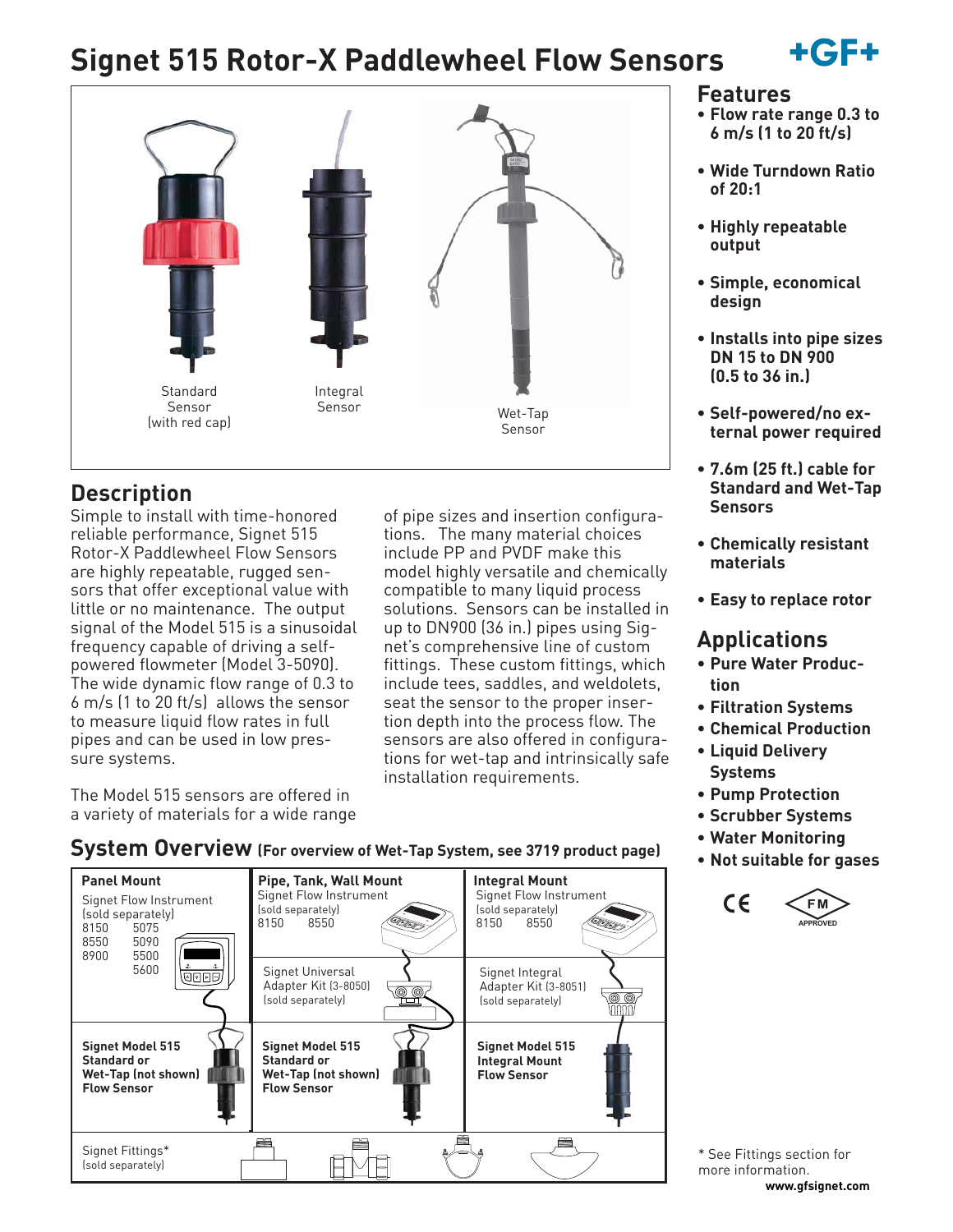# **Dimensions**

#### **515 Standard Mount Sensor**



**-X1** = 137 mm/5.4 in. **-X2** = 213 mm/8.4 in. 10 in. and up:

# **515 Integral Mount Sensor shown with**

**Transmitter** (sold separately)



**-Y0** = 152mm (6.0 in.) 0.5 to 4 in. **-Y1** = 185mm (7.3 in.) 5 to 8 in.

#### **515 Wet-Tap Mount Sensor with 3519 Wet-Tap Valve**

See more information on the 3519 Wet-Tap Valve, refer to the 3519 product page.



 $-P3 = 297$  mm/11.7 in. **-P4** = 333 mm/13.1 in. **-P5** = 409 mm/16.1 in. 0.5 to 4 in. 5 to 8 in. 10 in. and up

# **Specifications**

# **General**

Flow Rate Range: 0.3 to 6 m/s (1 to 20 ft./s) Pipe Size Range:

 DN 15 to DN 900 (0.5 to 36 in.) Linearity: ±1% of full range Repeatability: ±0.5% of full range Min. Reynolds Number Required: 4500

#### **Wetted Materials**

- Sensor Body:
- Glass-filled PP (black) or PVDF (natural) • O-rings:
- FPM-Viton® (std) optional EPDM or FFPM-Kalrez® • Rotor Pin:
	- Titanium, Hastelloy-C or PVDF; optional ceramic, Tantalum, or stainless steel
- Rotor:
	- Black PVDF or Natural PVDF; optional Tefzel® with or w/o Fluoroloy B® sleeve

# **Electrical**

Frequency: 19.7 Hz per m/s nominal (6 Hz per ft/s); sinusoidal Amplitude: 3.3 V p/p per m/s nominal  $(1 V p/p$  per ft/s) Source Impedance: 8KΩ Cable Type: 2-conductor twisted pair with shield  $(22$  AWG) Cable Length: 7.6m (25 ft) standard/60m (200 ft) maximum

#### **Application Tips:**

- Use PVDF Rotor Pin for use in Deionized Water.
- Use the Conduit Adapter Kit to protect the cable-to-sensor connection when used in outdoor environments. See Accessories section for more information.
- Use a sleeved rotor in abbrasive liquids to reduce wear.
- Sensor plugs can be used to plug installation fitting after extraction of sensor from pipe.

#### **Max. Pressure /Temperature Ratings Standard and Integral Sensor:**

- PP: 12.5 bar @ 20 $^{\circ}$ C, 1.7 bar @ 90°C
- (180 psi @ 68°F, 25 psi @194°F) • PVDF: 14 bar  $@$  20 $^{\circ}$  C, 1.4 bar @ 100°C (200 psi @ 68°F, 20 psi @ 212°F)
- Operating Temperature:
- PP: -18°C to 90°C (0°F to 194°F)
- PVDF: -18°C to 100°C (0°F to 212°F)

#### **Wet-Tap sensor**

- PP:  $7 \text{ bar} \textcircled{a} 20^{\circ} \text{C}$ , 1.4 bar  $\textcircled{a} 66^{\circ} \text{C}$  (100 psi @ 68°F, 20 psi @ 150°F) Operating temperature:
- -18°C to 66°C (0°F to 150°F)
- Max. wet-tap sensor removal rating: 1.7 bar @ 22°C (25 psi @ 72°F)

See Temperature & Pressure Graphs for more

# information.

#### **Shipping Weight**

| P51530-X0 | $0.454$ kg | 1 lb.       |
|-----------|------------|-------------|
| P51530-X1 | 0.476 kg   | 1.04 lbs.   |
| P51530-X2 | $0.680$ kg | $1.50$ lbs. |
| P51530-X3 | 0.794 kg   | $1.75$ lbs  |
| P51530-X4 | $0.850$ kg | 1.87 lbs.   |
| P51530-X5 | 1 kg       | 2.20 lbs.   |
| 3-8510-X0 | $0.23$ kg  | .50 lbs.    |
| 3-8510-X1 | $0.23$ kg  | .50 lbs.    |
|           |            |             |

#### **Standards and Approvals**

- CE
- FM Class I, II, III/Div. 1/groups A-G
- Manufactured under ISO 9001:2000 for Quality and ISO 14001:2004 for Environmental Management
- For liquids containing particles use only Signet Magmeters
- For systems with components of more than one material, the maximum temperature/pressure specification must always be referenced to the component with the lowest rating.

**Please refer to Wiring, Installation, Accessories and Fittings sections for more information.**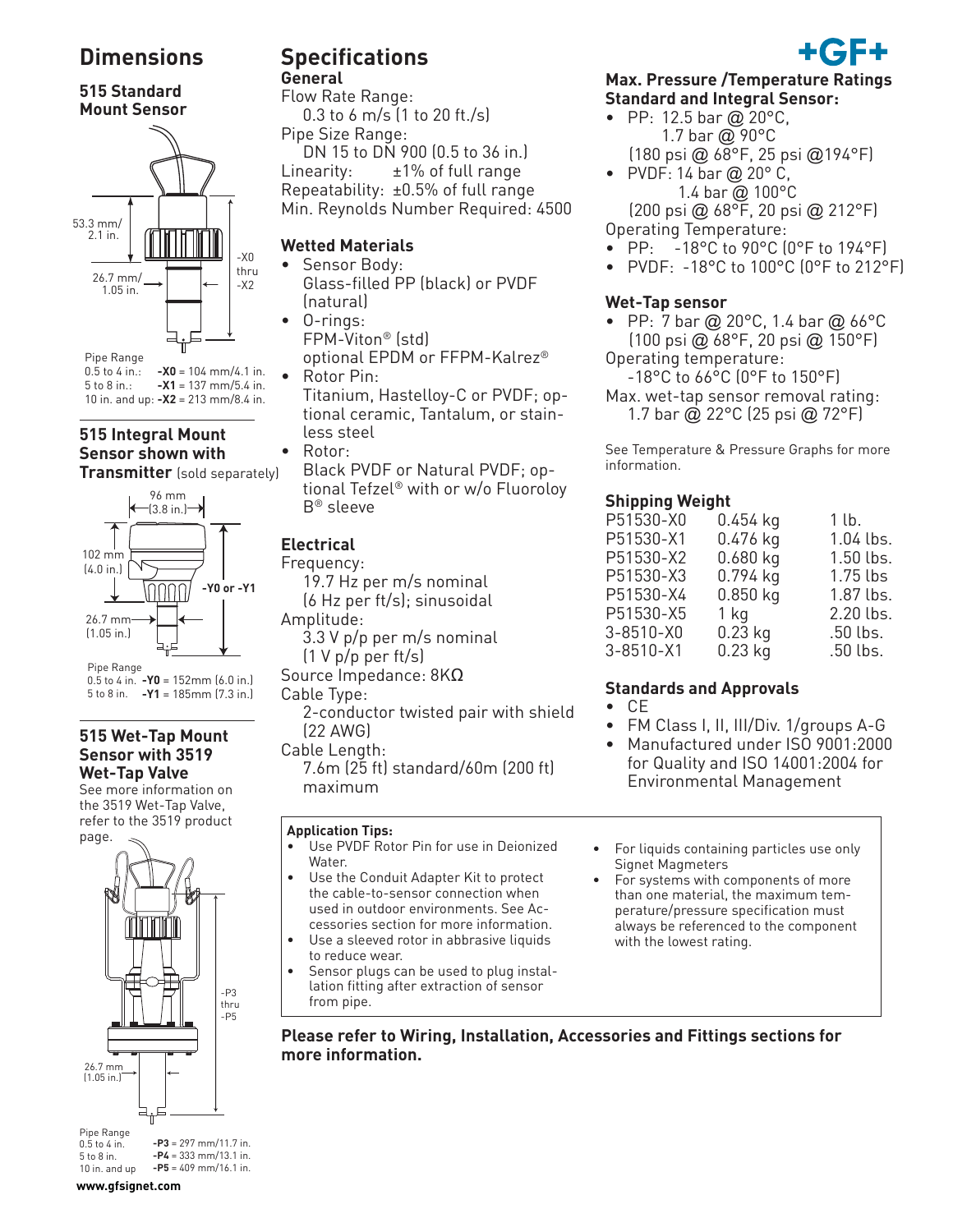### **Ordering Information Model 515 Standard Mount Paddlewheel**

When choosing this style of sensor, the instrument can be mounted nearby on a pipe or wall or in a remote location up to 60 m/200 ft (standard cable length is 7.6 m/25 ft) by connecting the sensor through a standard junction box. Use Signet fittings for proper seating of the sensor into the process flow.

| <b>Sensor Part Number</b> |  |       |                                                  |                            |                |      |  |
|---------------------------|--|-------|--------------------------------------------------|----------------------------|----------------|------|--|
| P51530                    |  |       | Flow Sensor for use with remote mount instrument |                            |                |      |  |
|                           |  |       | Body/Rotor/Pin material-Choose one*              |                            |                |      |  |
|                           |  | - H   | Polypropylene/Black PVDF/Hastelloy-C             |                            |                |      |  |
|                           |  | - P   | Polypropylene/Black PVDF/Titanium                |                            |                |      |  |
|                           |  | - S   | Polypropylene/Black PVDF/Natural PVDF            |                            |                |      |  |
|                           |  | - T   | Natural PVDF/Natural PVDF/Natural PVDF           |                            |                |      |  |
|                           |  | - V   | Natural PVDF/Natural PVDF/Hastelloy C            |                            |                |      |  |
|                           |  |       | Pipe size - Choose one                           |                            |                |      |  |
|                           |  |       | $0.5$ to $4$ in.<br>0                            |                            |                |      |  |
|                           |  |       | 5 to 8 in.                                       |                            |                |      |  |
|                           |  |       | 10 to 36 in.<br>$\overline{2}$                   |                            |                |      |  |
|                           |  |       |                                                  |                            |                |      |  |
| P51530                    |  | $- P$ | 0                                                | <b>Example Part Number</b> |                |      |  |
| Mfr. Part No.*            |  |       |                                                  | Code                       | Mfr. Part No.* | Code |  |

P51530-P0 **198 801 620**

P51530-S0 **198 801 661**

**3-8510** Flow Sensor for integral mounting on the 8150 or 8550 instrument

using the 3-8051 adapter (instrument and adapter sold separately)

for a local display. See Guideline below for instructions.

Body/Rotor/Pin material-Choose one\* **- P** Polypropylene/Black PVDF/Titanium - **T** Natural PVDF/Natural PVDF/Natural PVDF<sup>1</sup> - V Natural PVDF/Natural PVDF/Hastelloy C<sup>1</sup>

Pipe size - Choose one

**0**  $\vert$  0.5 to 4 in. **1**  $\sqrt{5}$  to 8 in.

**3-8510 - P 0 Example Part Number**

Model 515 Standard Paddlewheel Flow Sensor

#### **\*Model 515 Ordering Notes:**

- 1) Most common part number combinations shown. For all combinations, refer to the Part Number Index.
- 2) Other rotor and pin materials are available for purchase and can be easily replaced in the field. See Accessories section.

Model 515 Integral Mount Paddlewheel Flow Sensor

<sup>1</sup> PVDF available 0.5 in. to 4 in. only

Sensor Part Number

| Mfr. Part No.*  | Code        | Mfr. Part No.* | Code        |
|-----------------|-------------|----------------|-------------|
| 3-8510-P0       | 198 864 504 | 3-8510-TO      | 159 000 622 |
| $3 - 8510 - P1$ | 198 864 505 | 3-8510-V0      | 198 864 506 |

When choosing this style of sensor, the instrument is mounted directly onto the sensor

#### **Guideline: Combining a 515 Integral mount flow sensor with an integrally mounted instrument**

Once an integral mount sensor is chosen, it can be mounted directly to an instrument by following these guidelines:

**Model 515 Integral Mount Paddlewheel**

P51530-H0 **198 801 659**

P51530-P1 **198 801 621** P51530-P2 **198 801 622**

- a) Order the integral adapter kit 3-8051 (sold separately) to connect the sensor to an instrument.
- b) Order an instrument (sold separately). The following instrument part numbers are compatible: 3-8550-1, 3-8550-2, 3-8550-3, 3-8150-1.
- c) Assembling the sensor with the integral adapter and instrument is quick and simple. These parts can also be ordered as an assembled part. See "Integral Mount" data sheet for more information.